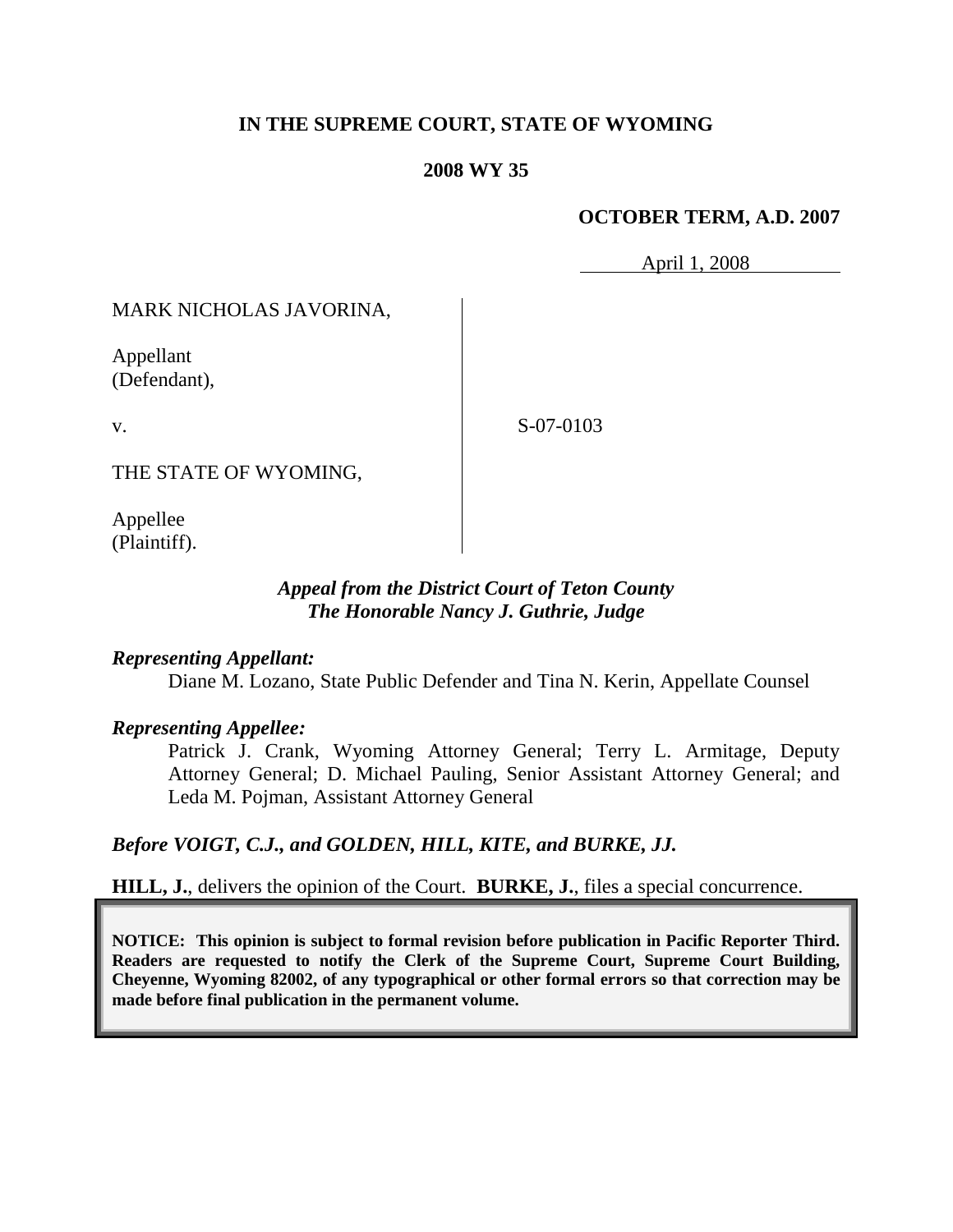## **HILL, Justice.**

[¶1] According to the judgment and sentence entered by the district court, Appellant, Mark Javorina (Javorina), was convicted of larceny, under Wyo. Stat. Ann. § 6-3-402(a) and (c)(i) (LexisNexis 2007) and *possession* of stolen property, Wyo. Stat. Ann § 6-3-  $403(a)(i)$  (LexisNexis 2007).<sup>1</sup> The judgment and sentence went on to note that the two crimes merged for sentencing and only a single sentence was imposed on the larceny charge, of four to nine years of imprisonment.

[¶2] Actually, Javorina was convicted of larceny and *concealing* stolen property. Javorina does not challenge his conviction for concealing stolen property.<sup>2</sup> The property at issue was a customized Harley-Davidson Fat Boy motorcycle that belonged to Charlie Jones (Jones). Javorina contends that the district court erred in failing to instruct the jury, at Javorina's request, that unauthorized use of a motor vehicle<sup>3</sup> (commonly referred to as joyriding) was a lesser-included offense of the crime of larceny under the circumstances

(b) A person may be indicted under this section in the county where he received or possessed the property, notwithstanding the wrongful taking occurred in another county.

2 The evidence of "concealment" was, at best, slight, although Wyoming law as interpreted by this Court, and the instructions given at trial, are quite generous to the State, in this regard. *Garcia v. State*, 777 P.2d 1091, 1095 (Wyo. 1989); compare 8A *Words and Phrases*, "conceal," pp. 27-31 (2005). However, because we reverse and remand with instructions that Javorina be accorded a lesser-included offense instruction on "joyriding," the vitality of the concealment conviction may have to be revisited in light of the legislative intent at work in this set of crimes, as well as the applicability of constitutional due process and equal protection standards. The crime of concealment does not require a "larceny," but only that the property be obtained in violation of law. In the instant circumstances, "concealing" the property that was the subject of the taking without authority, if perchance that is the jury's verdict, would then be a far more serious crime than the taking itself.

#### 3 **§ 31-11-102. Unauthorized use of vehicle; penalty.**

Any person who without specific authority of the owner or his authorized and accredited agent willfully, wantonly, or maliciously takes possession of, or drives, propels or takes away, or attempts to take possession of, drive, propel, or take away a vehicle, the property of another, for the purpose of temporarily making use of the vehicle, or who knowingly aids, abets or assists another in so doing, upon conviction, is guilty of a misdemeanor punishable by imprisonment for not more than one (1) year, a fine of not more than one thousand dollars (\$1,000.00), or both.

 $\overline{a}$ 1 **§ 6-3-403. Wrongful taking or disposing of property; venue of indictment.**

<sup>(</sup>a) A person who buys, receives, conceals or disposes of property which he knows, believes or has reasonable cause to believe was obtained in violation of law is guilty of:

<sup>(</sup>i) A felony punishable by imprisonment for not more than ten (10) years, a fine of not more than ten thousand dollars (\$10,000.00), or both, if the value of the property is one thousand dollars (\$1,000.00) or more; or

<sup>(</sup>ii) Repealed by Laws 1984, ch. 44, § 3.

<sup>(</sup>iii) A misdemeanor punishable by imprisonment for not more than six (6) months, a fine of not more than seven hundred fifty dollars (\$750.00), or both, if the value of the property is less than one thousand dollars (\$1,000.00).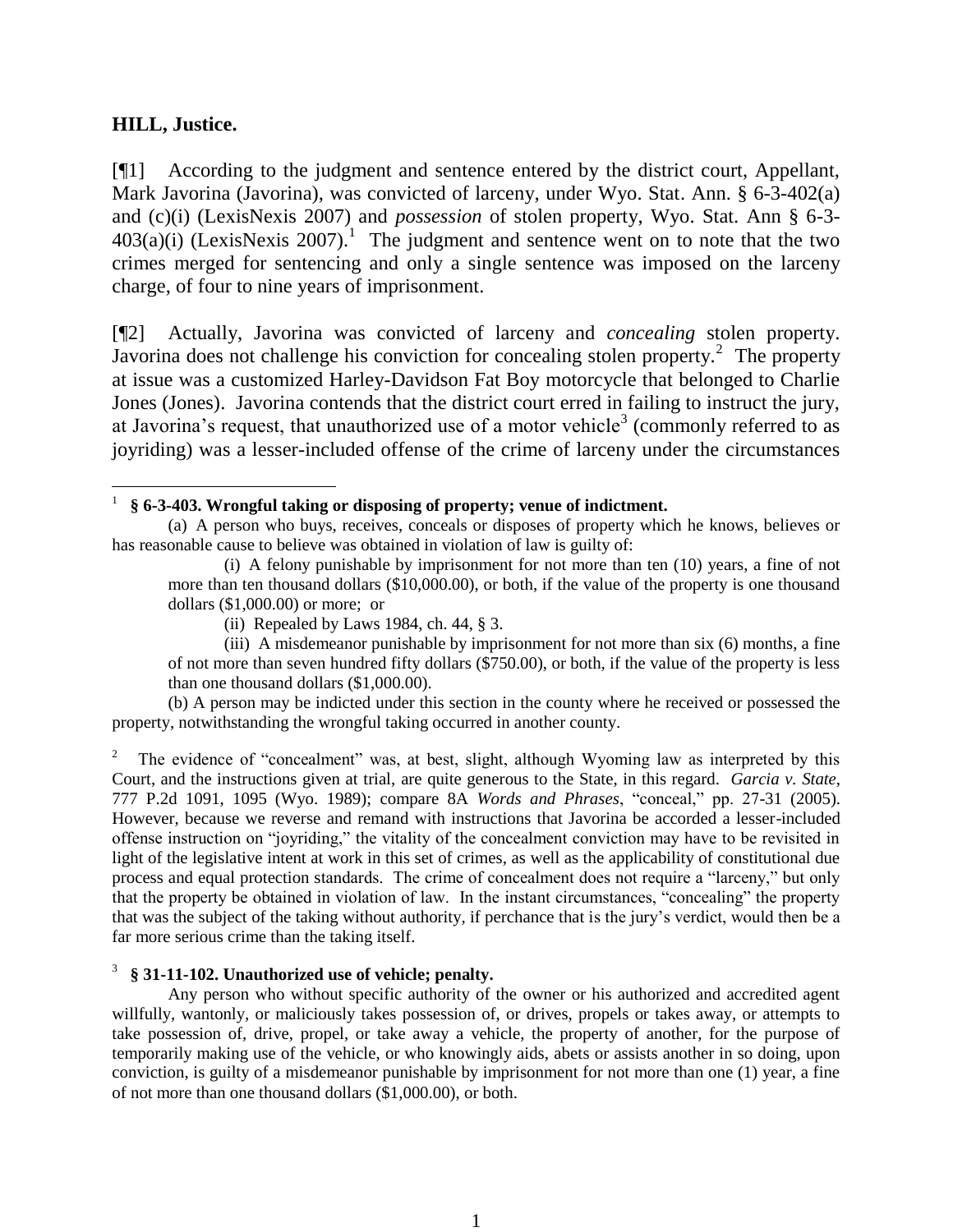of this case. In addition, Javorina contends that inadmissible victim impact testimony was elicited from Jones and his wife, and that that evidence was argued by the prosecution in closing argument, as though it was a factor pertinent to Javorina's guilt. No contemporaneous objection was made to the testimony or the argument, so those matters may be reviewed only for plain error or fundamental error. We will reverse.

[¶3] Javorina raises these issues:

I. Did the trial court err in refusing to give an instruction on the lesser-included offense of unauthorized use of a motor vehicle?

II. Was irrelevant victim impact testimony impermissibly elicited and argued to the jury by the prosecution?

The State rephrases the issues thus:

I. Is unauthorized use of a vehicle a lesser-included offense of larceny, and did the district court therefore err in refusing to instruct the jury accordingly?

II. Was the victim impact testimony and argument admitted during [Javorina's] trial irrelevant and, if so, was such prejudicial?

# **FACTS AND PROCEEDINGS**

[¶4] By information filed in the district court on September 23, 2005, Javorina was charged with the larceny of a \$13,000 Harley-Davidson motorcycle, as well as concealing stolen property (the same motorcycle at issue in this case). A trial was held on May 30 and 31, 2006. An Order Upon Verdict of Guilt was entered on June 15, 2006. Javorina's defense attorney sought to withdraw on July 3, 2006, and by order entered on July 25, 2006, that motion was granted and Javorina was allowed to proceed pro se. On July 27, 2006, the district court found it necessary to appoint a new attorney to represent Javorina. By order entered on August 17, 2006, the proceedings were suspended pending an evaluation of whether Javorina was fit to proceed to sentencing. A hearing was held on that matter on February 5, 2007, and on February 7, 2007, Javorina was determined to be competent to proceed to sentencing. Judgment and Sentence were entered on March 12, 2007, as was Javorina's Notice of Appeal.

[¶5] The central issue in this case is whether Javorina was entitled to a lesser-included offense instruction. For this reason, we set out the facts in somewhat more detail than we might otherwise, because the applicable standard of review requires us to do so: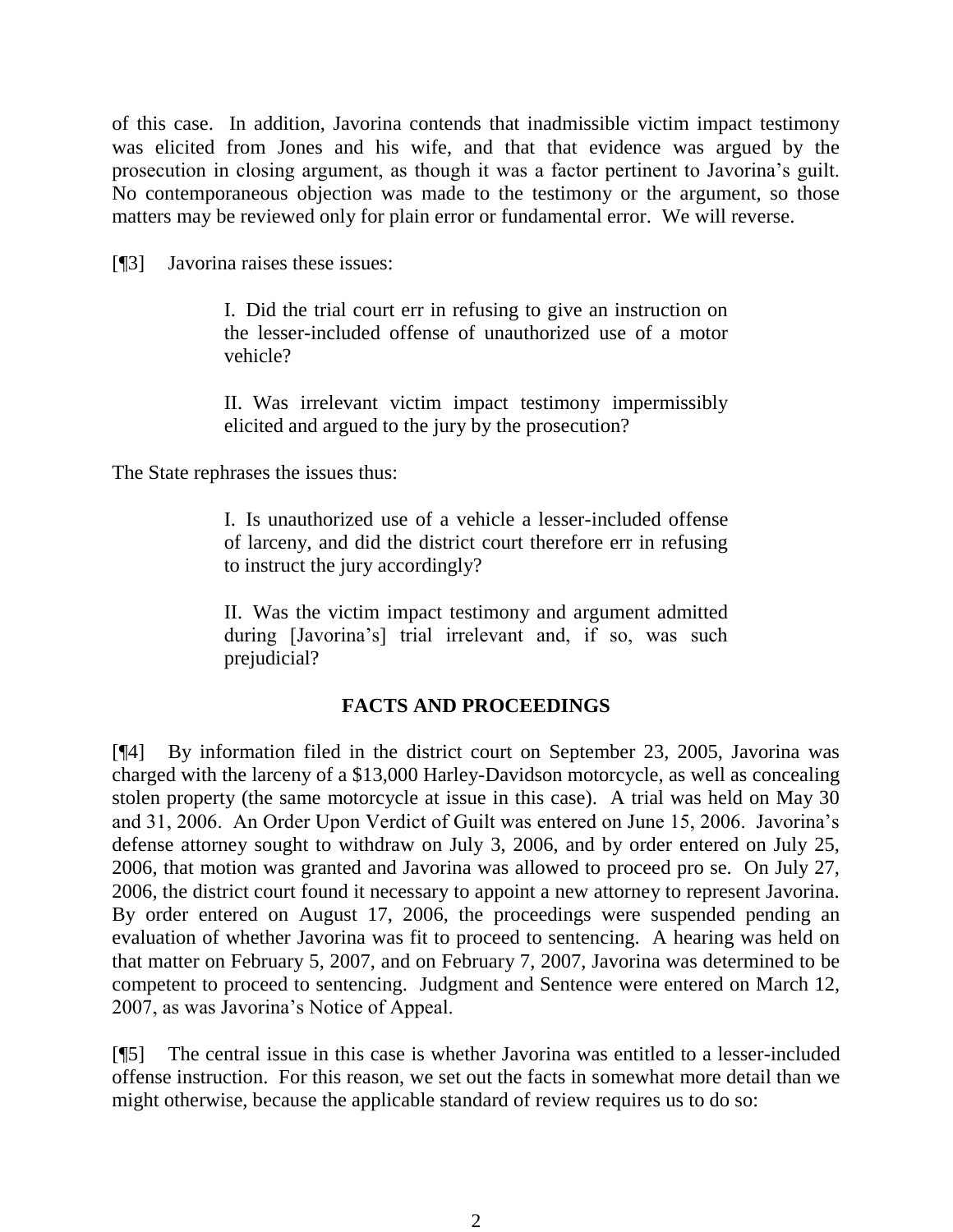A lesser-included offense is "necessarily included" in the greater offense if its elements are a subset of the latter's elements. *Dean v. State*, 2003 WY 128, ¶ 14, 77 P.3d 692, 697 (Wyo. 2003). However, the jury must be instructed as to the lesser offense only if there is at least minimal evidence that could cause the jury to convict on the lesser, rather than the greater offense. *Id*. at ¶¶ 18-19, 77 P.3d at 698-99. The failure to give a lesser-included offense instruction in those circumstances constitutes reversible error. *Paramo*, 896 P.2d at 1344. Whether a lesser-included offense instruction should be given is a question of law that we review *de novo*. *Dean*, ¶ 12, 77 P.3d at 696.

*Heywood v. State*, 2007 WY 149, ¶ 10, 170 P.3d 1227, 1230-31 (Wyo. 2007).

[¶6] On the evening of August 9, 2005, Jones was living at the Days Inn Motel. Mr. Jones's wife was the manager of that motel. Jones was trying to sell his motorcycle and had a "for sale" sign on it, using the motel phone number for contact purposes. The secondary issue in this case arose out of the reason Jones wanted to sell the motorcycle. Those facts showed that Jones did not so much *want* to sell it, as that it became *necessary* because his health was steadily deteriorating due to multiple sclerosis. It was the prosecution's elicitation of testimony with regard to Mr. Jones's health, and the sentimental attachment he had to the motorcycle, that created the second issue Javorina includes in this appeal.

[¶7] Javorina showed up at the motel and expressed an interest in buying the motorcycle and that he wanted to buy it so that he could take it to Sturgis, South Dakota, and try to sell it there. Jones was readily able to identify the motorcycle as his when it was returned to him because it was, in several respects, a custom bike. Jones allowed Javorina to test drive the motorcycle, but limited that permission to the K-Mart parking lot and the motel parking lot. It was late evening and dark was approaching. Jones did not have Javorina's name, phone number, or any other information. Jones waited between 15 and 45 minutes to report the motorcycle as stolen, at which time it was 9:19 p.m. The investigating police officer did not enter the motorcycle as stolen with NCIC until 3:00 a.m., because he held out hope that it would be returned. The investigating officer viewed the situation as one where it was "an authorized possession with a limit on it." When the undamaged motorcycle was found the next morning, there was no indication that there had been an attempt to obscure the vehicle identification number or remove the license plates from the motorcycle. Javorina and the motorcycle were found in plain view in the parking lot at Flagg Ranch.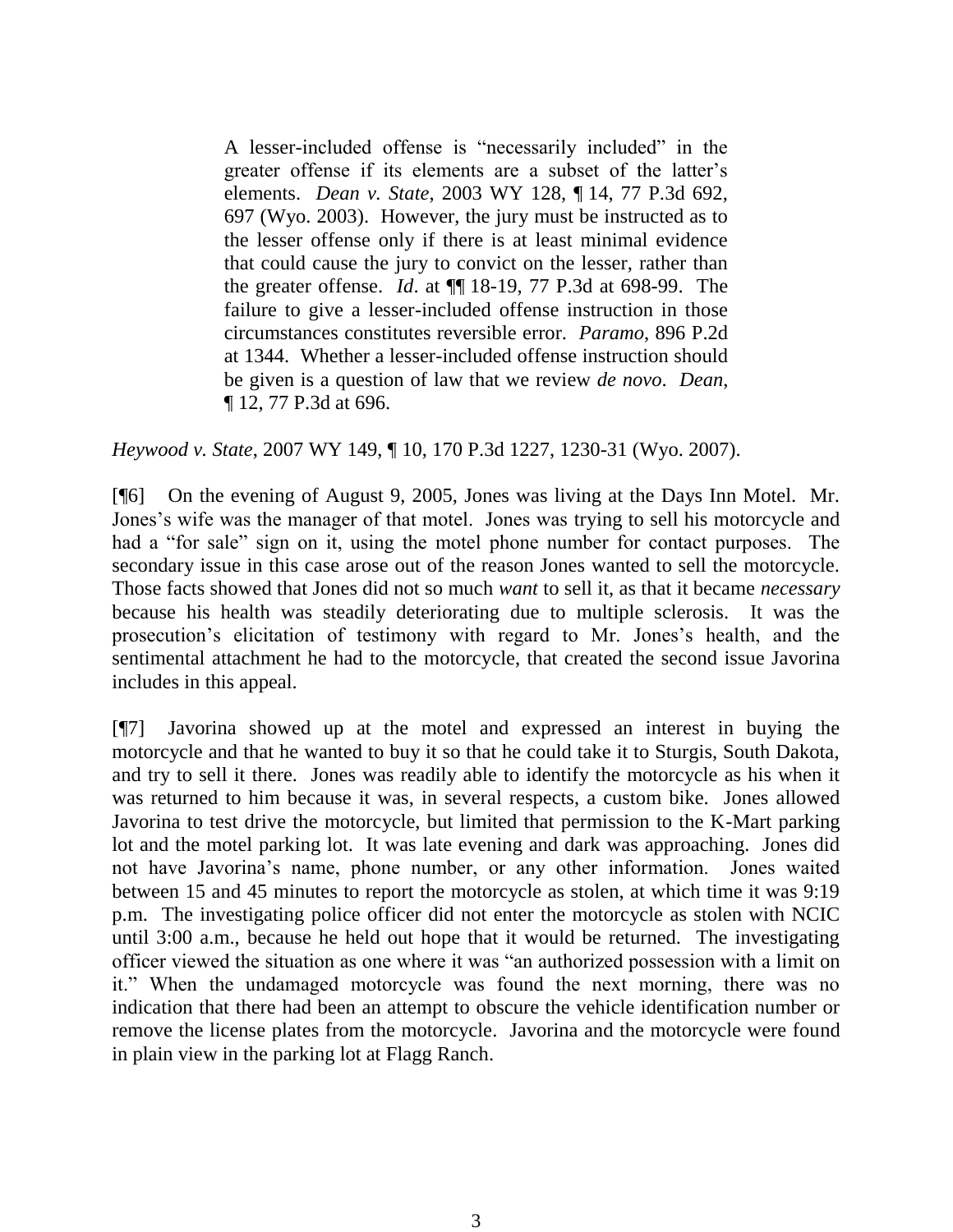[¶8] An employee of the Days Inn Motel was apparently the first to speak with Javorina when he arrived there, and he described Javorina as "nervous" and "jittery." He also described Javorina as smelling as though "… he had been drinking because it was like very, very strong. Honestly it kind of burned my eyes, that's how strong it was. I was – I never really been around someone that I have smelled – I almost – it was almost so strong that I could taste it in my mouth." The employee further reported that Javorina talked a lot, including talking to himself a lot. This same employee also reported that when Javorina did not return within fifteen minutes, there initially was some concern that the motorcycle might have broken down, because that had happened on a previous occasion when another individual test drove the motorcycle.

[¶9] The next witness called was Jones's wife, Jennifer. Her testimony is important for two reasons. First, because Javorina contends in this appeal that she was permitted to give "victim impact" testimony during the trial phase of the case. The gist of that testimony was to the effect that her husband loved his motorcycle and it was a crushing blow to him to have it stolen, especially given that the progression of his health problems had necessitated him having to sell the motorcycle. The defense did not object to this testimony. In addition, her testimony revealed that although Javorina's given name is Mark, Mrs. Jones said he gave her the name "Jeff" (suggesting use of an alias). However, later testimony revealed that Javorina went by the nickname "Jav." Mrs. Jones expressed having considerable knowledge of persons who are intoxicated by alcohol, but testified that in her view, Javorina did not appear to have been drinking at all, but rather just "maybe nervous, maybe high strung."<sup>4</sup>

[¶10] Mr. Jones testified and indicated that he did not know Javorina, although Javorina claimed they were old drinking buddies. Jones did not perceive Javorina to be intoxicated. He gave Javorina permission to test drive the motorcycle only in the immediate area of the motel and adjoining K-Mart parking lot.

[¶11] A Jackson police officer testified that Javorina was found at the Flagg Ranch near Jackson, within Teton County, during the morning of August 10, 2005. Flagg Ranch is situated on the John D. Rockefeller Parkway in Grand Teton National Park. The distance from the scene of the theft to Flagg Ranch is not given in the record; however, we take note that it is about 44.9 miles north of Jackson (see<http://www.flaggranch.com/contact> html). That police officer also related that he had access to Javorina's conversations with visitors while he was briefly incarcerated in the Park. On August 14, 2005, the officer overheard Javorina telling his roommate "words to the effect" that he had been drinking, and that he always gets in trouble and does not remember what he is doing when he drinks, and that he just wanted to ride the motorcycle through the Park.

 4 The record is replete with information concerning Javorina's profound mental illness and his struggles with schizophrenia and alcohol abuse. Indeed, it was this factor that created the long delay between trial and sentencing.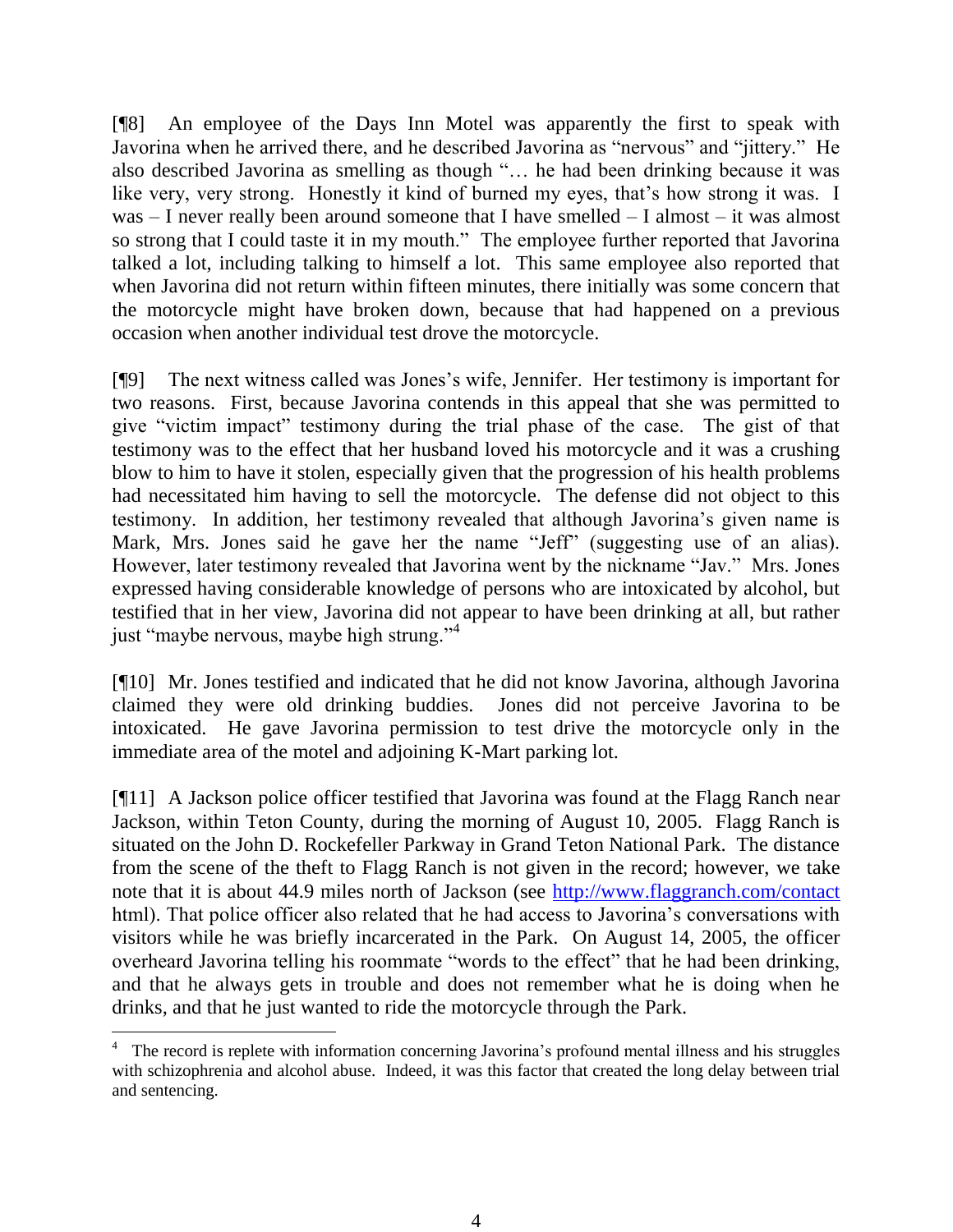[¶12] A park ranger related the circumstances leading up to his locating Javorina at Flagg Ranch and the arrest. Javorina was drinking beer and visiting with other bikers. He had no luggage, toothbrush, or any other property indicating that he was taking a trip, only the beer. The park ranger charged him with driving under the influence of alcohol.

[¶13] Javorina requested the trial court to give a lesser-included offense instruction. The court declined to do so.

[¶14] We have not had occasion to speak directly to this lesser-included offense issue. However, we have held that joyriding is not a lesser-included offense of concealing stolen property. *DeLeon v. State*, 896 P.2d 764, 767-68 (Wyo. 1995) (Although it is, of course, only dicta, our discussion in *DeLeon* intimated that joyriding was a lesserincluded offense of larceny.).

## **DISCUSSION**

#### **Lesser-Included Offense of Joyriding**

[ $[15]$ ] The elements of larceny are set out in W.Cr.P.J.I. § 34.02A (2004), Larceny – Stealing, Taking and Carrying Away.

> The elements of the crime of Larceny, as charged in this case, are:

- 1. On or about the  $\_\_\_\_\$  day of  $\_\_\_\_\_\_\$ , 20 $\_\_\_\_\$
- 2. In \_\_\_\_\_\_\_\_\_\_ County, Wyoming
- 3. The Defendant,
- 4. Stole, took and carried, led or drove away
- 5. Property of another [of the value of \$1,000.00 or more]

6. With intent to deprive the owner or lawful possessor.

[¶16] Of great importance here, that instruction is necessarily supplemented by the meaning of the word "deprive," as used in the governing statute (see W.Cr.P.J.I. § 34.01 (2004)):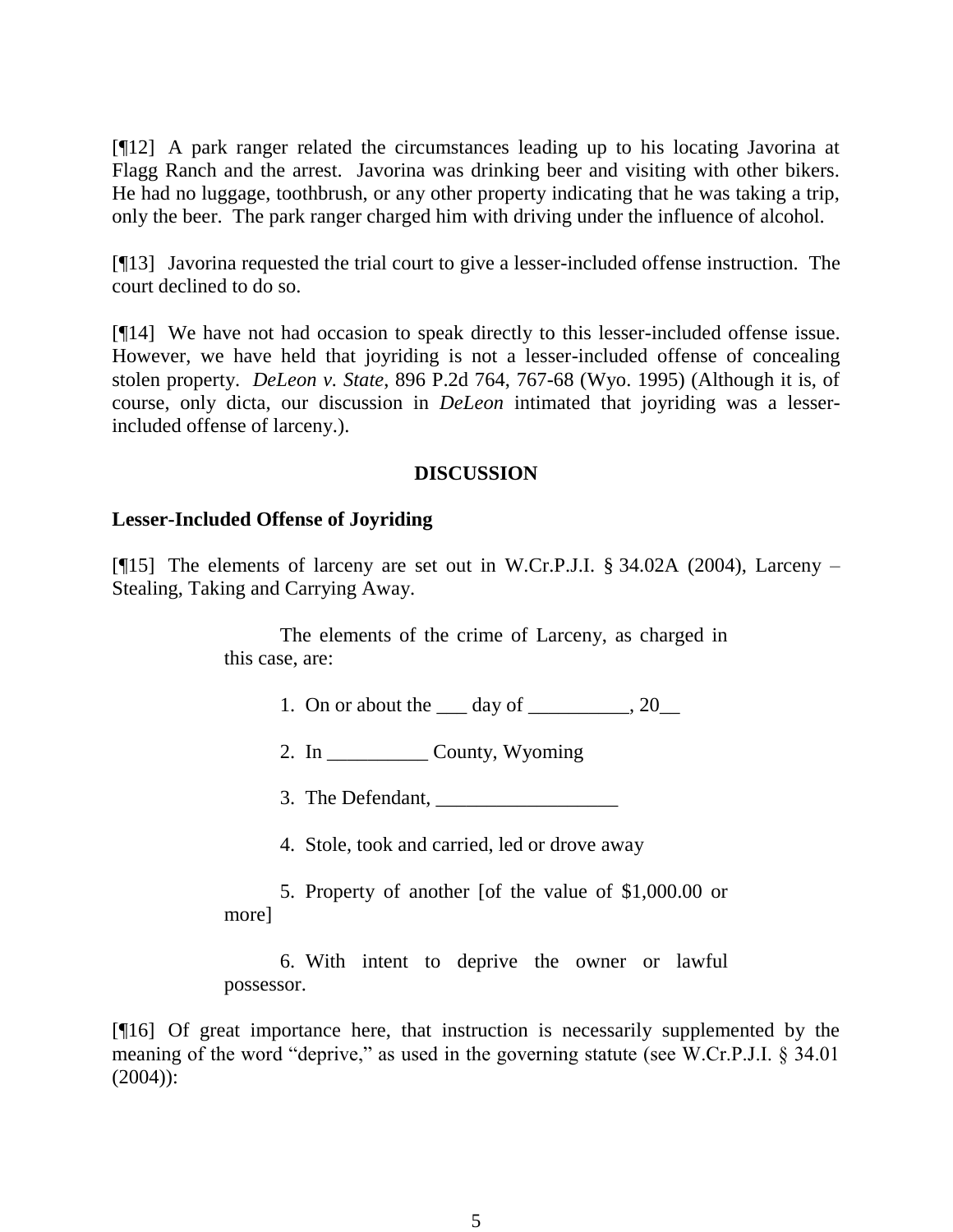"Deprive" means:

(A) To withhold property of another permanently or for so extended a period as to appropriate a major portion of its economic value or with intent to restore only upon payment of reward or other compensation; or

(B) To dispose of the property so as to make it unlikely that the owner will recover it.

[¶17] The elements of the asserted lesser-included offense are found at § 125.02 W.Cr.P.J.I. (2004):

> The elements of the crime of Unauthorized Use of Vehicle, as charged in this case, are:

> > 1. On or about the  $\_\_\_\$  day of  $\_\_\_\_\_\$ , 20

2. In \_\_\_\_\_\_\_\_\_\_ County, Wyoming

3. The Defendant,

4. [{Wilfully] {Wantonly} {Maliciously}] [({took possession of} {drove} {propelled} {took away}) (attempted to {take possession of} {drive} {propel} {take away})] a vehicle which was the property of another

5. Without the specific authority of the owner or the owner's authorized and accredited agent

6. For the purpose of temporarily making use of the vehicle.

[¶18] We have already set out the applicable standard of review. This issue is thoroughly annotated at David A. Gerregano, Annotation, *Joyriding or Similar Charge as*  Lesser-Included Offense of Larceny or Similar Charge, 78 A.L.R.5<sup>th</sup> 567 (2000 and Supp. 2007). We note that the appellate courts of the various states have reached varying conclusions about this question, depending upon the wording of statutes and the facts of the case at hand. It is generally recognized that the feature that distinguishes the two crimes is the nature of the evidence relating to whether or not the deprivation of the property was done with the intent to permanently deprive the owner of the vehicle, or to only temporarily deprive the owner of the vehicle. It is interesting to note that many of the cases have been brought by defendants who were denied the instruction, and others were brought by defendants in cases where the instruction was given, at the request of the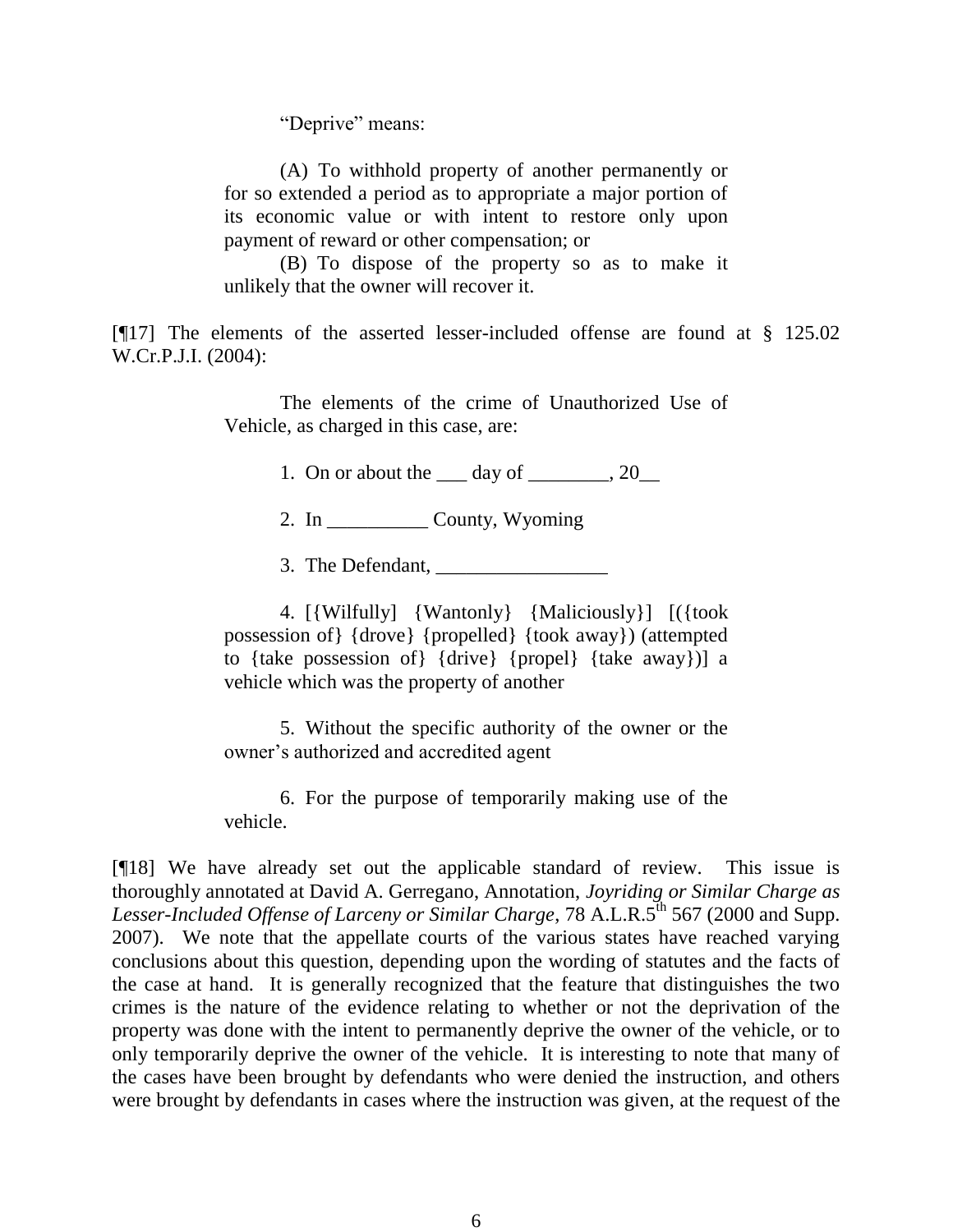prosecution, but over the defendant's objection. For example, it was held that a defendant who murdered the woman whose car he stole was not entitled to such an instruction. *People v. Moon*, 117 P.3d 591 (Cal. 2005). In *State v. Griest*, 994 P.2d 1028, 1028-29 (Ariz.App.Div. 1 2000), a defendant was convicted of joyriding, even though he was charged only with theft by conversion (a more serious crime). The owner of the vehicle gave the defendant possession of his van for the limited purpose of jump starting a neighbor's car. The owner lived in Yavapai County, Arizona. The defendant drove off in a direction inconsistent with the defendant's requested use of the van, so the owner reported it stolen. The defendant was arrested "several hours" later in Prescott, which is also in Yavapai County.

[¶19] After carefully reviewing the facts of this case, and being persuaded by the betterreasoned cases included in the above-cited annotation, we conclude that, upon the defendant's request, the district court was required to give the instruction because: (1) Its elements are a subset of the greater crime's elements; and (2) there is at least minimal evidence that could cause the jury to convict on the lesser, rather than the greater, offense. The failure to give the lesser-included offense instruction here constitutes reversible error. Having examined the applicable statutes, as well as the evidence presented at trial, we conclude that, as a matter law, the lesser-included offense instruction was required to be given.

# **Victim Impact Testimony**

[¶20] Our decision in *Justice v. State*, 775 P.2d 1002, 1010-11 (Wyo. 1989) very clearly applies to the circumstances of this case:

> It is clear that the testimony offered by the victims of this crime with respect to how it affected them in connection with their lives after the crime is absolutely irrelevant with respect to the issues before the jury. Their discussion of the impact of the crime upon them could not in any way serve to establish any of the elements of the crime of aggravated robbery. The only purpose must have been to attempt to arouse the passions of the jury. Consequently, we are satisfied that the admission of such evidence is error, and the trial courts are cautioned not to permit such evidence to be presented unless there is a clear justification of relevance. In the context of this case, however, we are persuaded that such evidence was harmless. Given the other evidence against Justice, which the trial court aptly described overwhelming, the admission of the testimony about the impact on the victims did not constitute prejudicial error. See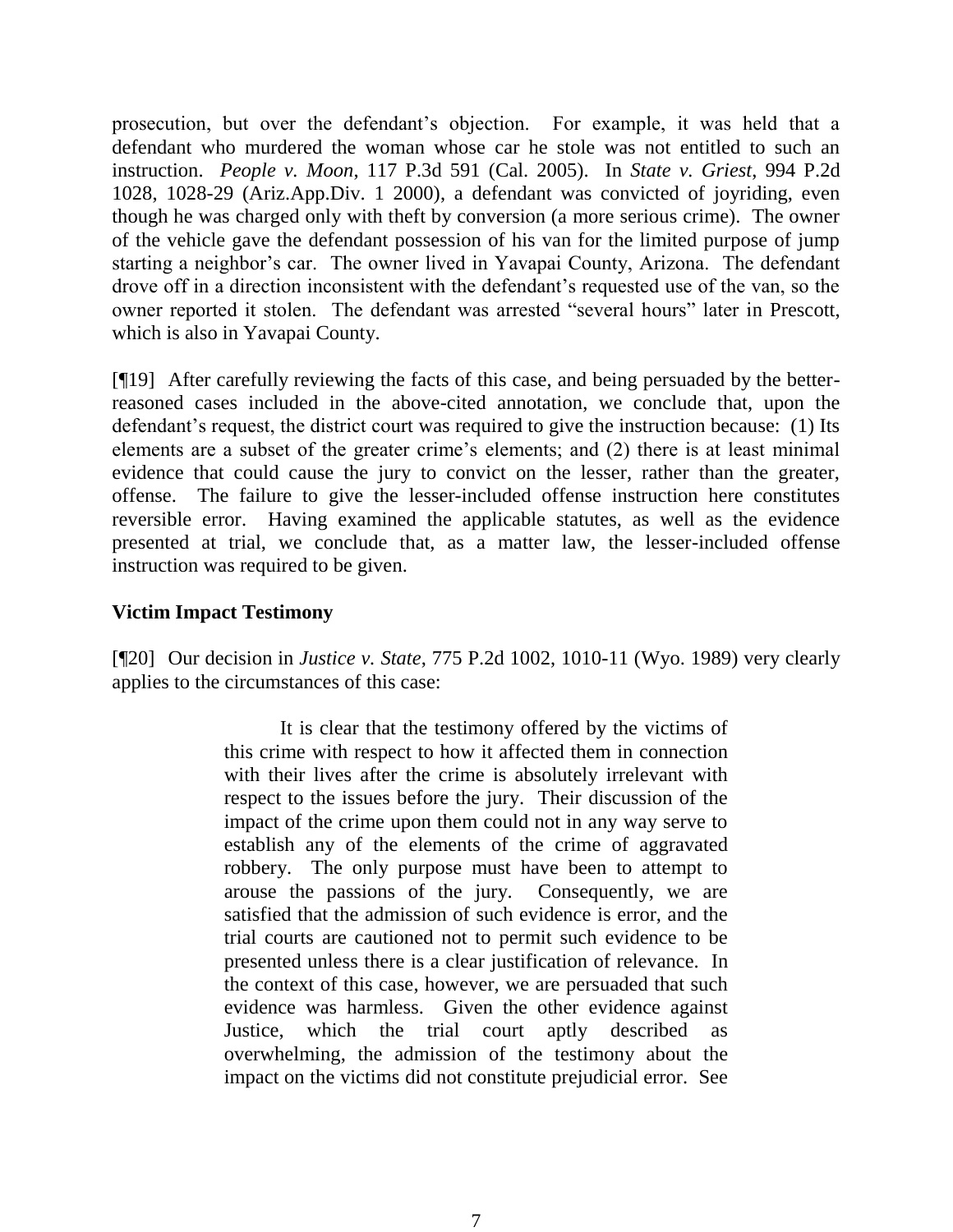*Hyde v. State*, 769 P.2d 376 (Wyo.1989); *Ortega v. State*, 669 P.2d 935 (Wyo.1983).

Also see *Whitney v. State*, 2004 WY 118, ¶¶ 89-91, 99P.3d 457, 487-88 (Wyo. 2004).

[¶21] Because no contemporaneous objections were made, either when the offending questions were asked and answered, or during closing argument, we must apply the plain error standard. Under that standard, the record first must clearly present the incident alleged to be error. Second, a defendant must demonstrate that a clear and unequivocal rule of law was violated in a clear and obvious, not merely arguable, way. Last, the defendant must prove that he was denied a substantial right resulting in material prejudice to him. *Lopez v. State*, 2006 WY 97, ¶ 18, 139 P.3d 445, 452-53 (Wyo. 2006). Here, the first two prongs are clearly met; however, just as clearly, Javorina has failed to present cogent argument or to cite pertinent authority that convinces us that he was denied a substantial right resulting in material prejudice to him. While Mr. Jones's medical condition and his sentimental attachment to the motorcycle were not relevant, $5$  as that term is understood in the law of evidence and as it applies in the context of criminal trials, the evidence was not so conspicuous or inflammatory as to call into question the validity of the jury's verdict.

[¶22] However, we do think a brief postscript on this issue is in order. In a spirit of generosity, we will assume that in these circumstances the questions asked, and the argument made, found their origin in ignorance of the law, rather than a malicious intent to inflame the jury. However, such situations do put a defendant in a difficult spot. In order to preserve the error, the defendant must object to the victim's tale of woe, and perhaps incur disfavor with the jury in the process. Such strategic burdens should not have to be borne entirely by the defendant. A district court should respond to such incidents sua sponte if need be or, upon request, permit a defendant to make the necessary objection outside the hearing of the jury. In most, if not all, cases the ruling sustaining the objection should include an admonition to the jury that the State knows such evidence is not relevant, and the jury must not handicap the defendant for having required the State to keep its presentation of evidence within the bounds of the governing law.

# **CONCLUSION**

[¶23] With respect to the conviction for larceny, the judgment and sentence of the district court are reversed, and this matter is remanded to the district court for further proceedings consistent with this opinion, including amending the judgment and sentence

<sup>&</sup>lt;sup>5</sup> W.R.E. 401 provides: "Relevant evidence" means evidence having any tendency to make the existence of any fact that is of consequence to the determination of the action more probable or less probable than it would be without the evidence.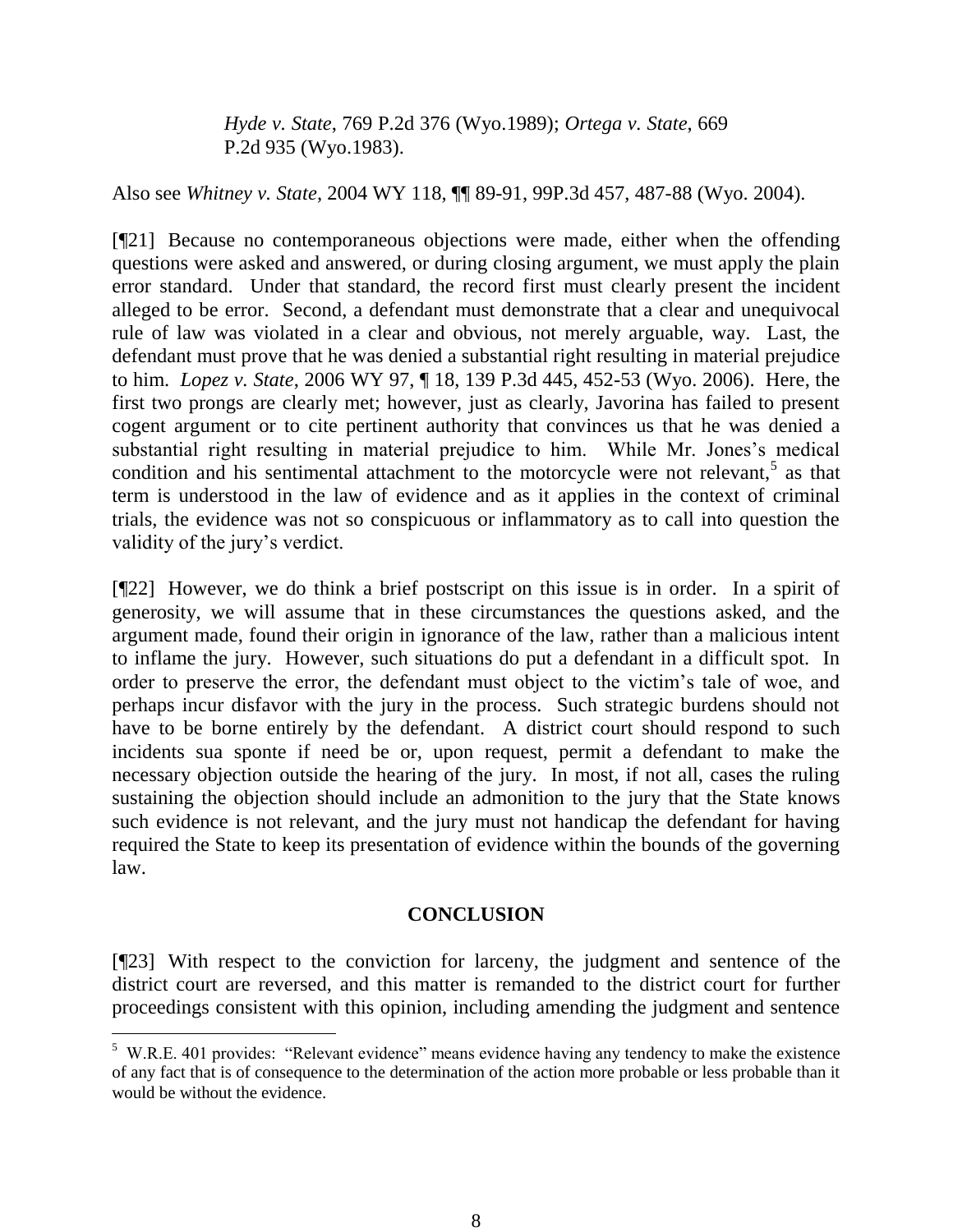to accurately reflect Javorina's conviction for concealing stolen property, rather than possession of stolen property.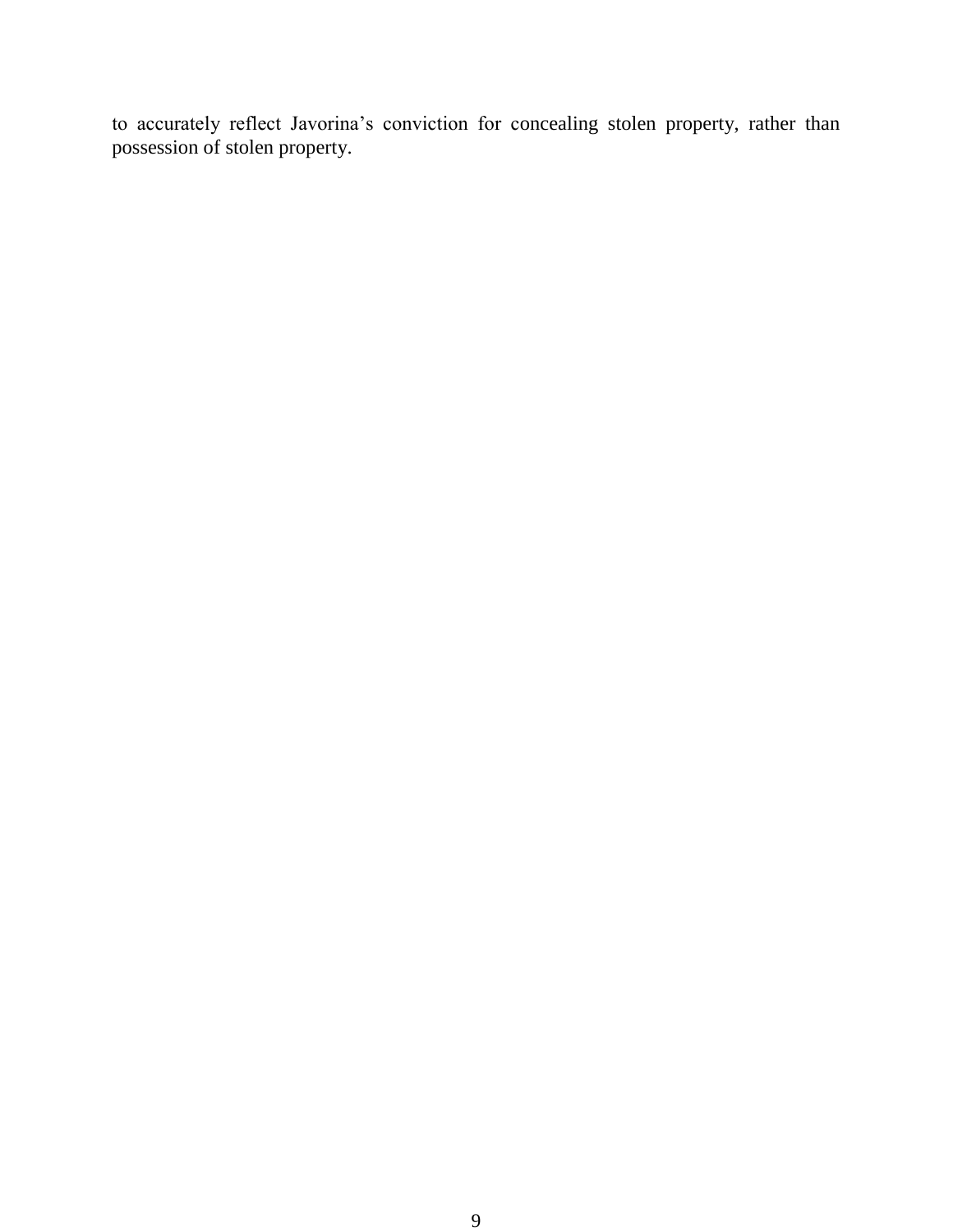**BURKE**, Justice, specially concurring.

[¶24] I concur in the result reached by the majority, but write separately because I view the victim impact evidence differently than the majority.

[¶25] Victim impact evidence, by definition, is evidence concerning the impact that the crime has had on the victim after the crime has occurred. The crime involved is larceny. Victim impact evidence in the context of this case would be evidence establishing the effect of the theft of the motorcycle on Mr. Jones. From my review, there is very little, if any, evidence of that nature in the record. The majority accurately points out that there was a great deal of evidence regarding Mr. Jones's health problems and sentimental attachment to his motorcycle. Viewed in context, however, that evidence is not victim impact evidence because it was relevant to explain why Mr. Jones limited his test drive permission to the confines of the K-Mart parking lot, and why he reported the loss of the vehicle within such a short time after its disappearance. Additionally, because the VIN on the vehicle did not match the number on the title, it was also relevant to bolster Mr. Jones's credibility regarding his identification of the vehicle when it was returned by the police. The relevance of this evidence is capsulized in this exchange between the prosecutor and Mrs. Jones, as referenced in the majority opinion:

- Q. [Prosecutor]: Okay. So he kept it for two years when he couldn't ride it; is that right?
- A. Right.
- Q. When he was unable to ride it?
- A. Yeah, he would go out every day polishing it, wiping down the bike. It was like his baby, it got more attention than me.
- Q. All right. So did you feel that was something important in his life then?
- A. Oh, yeah.
- $O.$  Now –
- A. It gave him something to look forward to. His disease paralyzed him just overnight, but that bike was like a hope for him, yeah.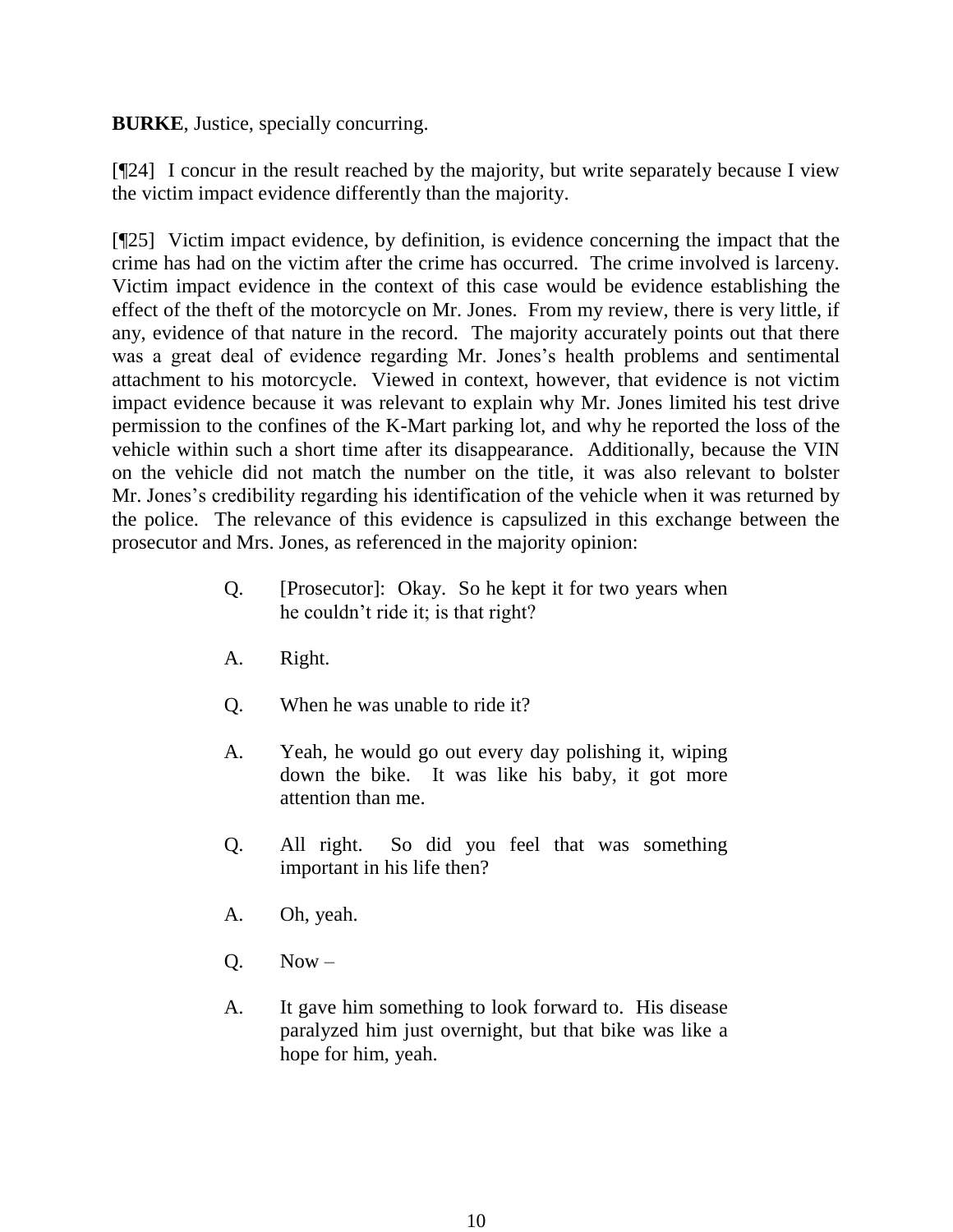## *Q. So would you think he spent enough time to be able to recognize that bike pretty well?*

#### *A. Oh, yeah. I'm sure he would.*

(Emphasis added.) This testimony was not victim impact testimony.

[¶26] Nevertheless, it is obvious from review of the entire record that the prosecutor treated this evidence as victim impact evidence. Victim impact evidence is improper because it is intended to "arouse the passions of the jury." *Justice v. State*, 775 P.2d 1002, 1010 (Wyo. 1989). There is little doubt that the prosecutor intentionally emphasized Mr. Jones's physical condition and love of his motorcycle in an attempt to appeal to the jury's emotions. The prosecutor devoted a substantial portion of his relatively short closing argument to Mr. Jones's health condition and sentimental attachment to his motorcycle and never once attempted to tie those factors to any relevant issue in the trial. In closing, the prosecutor stated:

> Ladies and gentlemen of the jury. You know, sometimes I struggle with this, I am not an actor and I don't bring up – I don't know when emotion is coming or not, so I apologize.

> But you sat here yesterday with me and you heard Charlie Jones talk about that bike, talk about how it takes four or five hours to clean a Harley because you've got to – you've got to talk to a Harley first and you've got to approach it right. And, you know, you'd thought he was talking about his wife, she was kind of jealous of the Harley, you know, she said that.

> The man spent his whole life working on big motors, big diesels, big generators and his hobby was the big bike, it's not a diesel but it about sounds like one. And then after spending a lifetime doing that he retired, as we all hope to do, and he wanted to enjoy his bike.

> Shortly after retirement life took a turn on him and he wasn't able to enjoy the bike the way he wanted to. He could still go out and he could clean it, he could polish it. It's amazing to me that the guy spent four to five hours twice a week polishing that bike right there when nobody had ridden it since the last time he polished it, hadn't been anywhere. It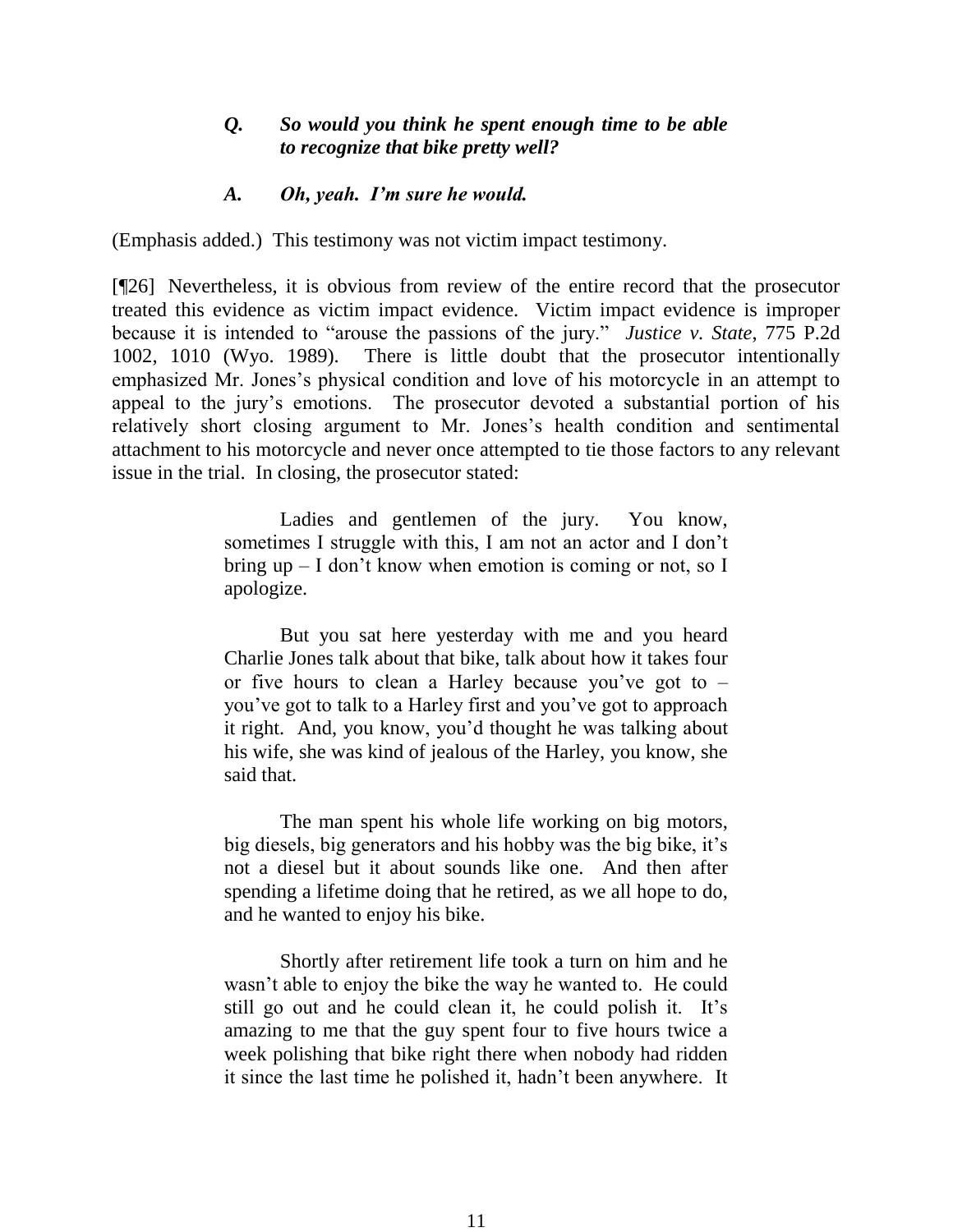was just sitting there, but he still spen[t] the time with his bike.

It's hard to imagine what it would be like to be bound to a wheelchair, but you would want to have some hope, hope for mobility, hope for freedom, hope for, you know, the dignity and the pride that you had when you owned your own business, drove your own Harley and people didn't have to do everything for you.

. . .

That bike meant a lot to Charlie Jones and then one day that man right there walked in and lied to him about who he was, lied to him about where he lived, lied to him about what he intended to do with the bike. Just a little test drive and he took it, he took Charlie's pride, took his baby.

. . .

Now [defense counsel] is going to have his turn to speak and then I'll get one more chance at rebuttal, but before I sit down I just want to ask you to think about Charlie Jones, the testimony he gave yesterday, and take a good look at Mark Javorina and think about what he did to Charlie Jones.

[¶27] I can conceive of no proper basis for these arguments. I am not willing, as the majority did, to excuse this conduct on the basis that these comments "found their origin in ignorance of the law." I am also unwilling to find these comments harmless. The comments were not isolated. They made up approximately 40 percent of the prosecutor's closing argument. The prosecutor emphasized Mr. Jones's medical condition and attachment to his motorcycle throughout the trial. The record reveals a concerted effort to focus the jury's attention on Mr. Jones's medical condition. In short, the prosecutor attempted to use sympathy for the victim as a basis for the jury's decision. Such conduct should be condemned, not ignored as harmless.

[¶28] The perplexing aspect of this issue is that there was no apparent need for the prosecutor to resort to these tactics. The case against Mr. Javorina was strong. Indeed, it is the strength of the case that allows the majority to find the error harmless. However, the pervasiveness of this evidence, so blatantly emphasized in the prosecutor's closing arguments, leads me to the inescapable conclusion that Mr. Javorina was denied his fundamental right to a fair trial. This evidence taints the entire trial and justifies a reversal of the larceny conviction. Additionally, although the "concealment" conviction